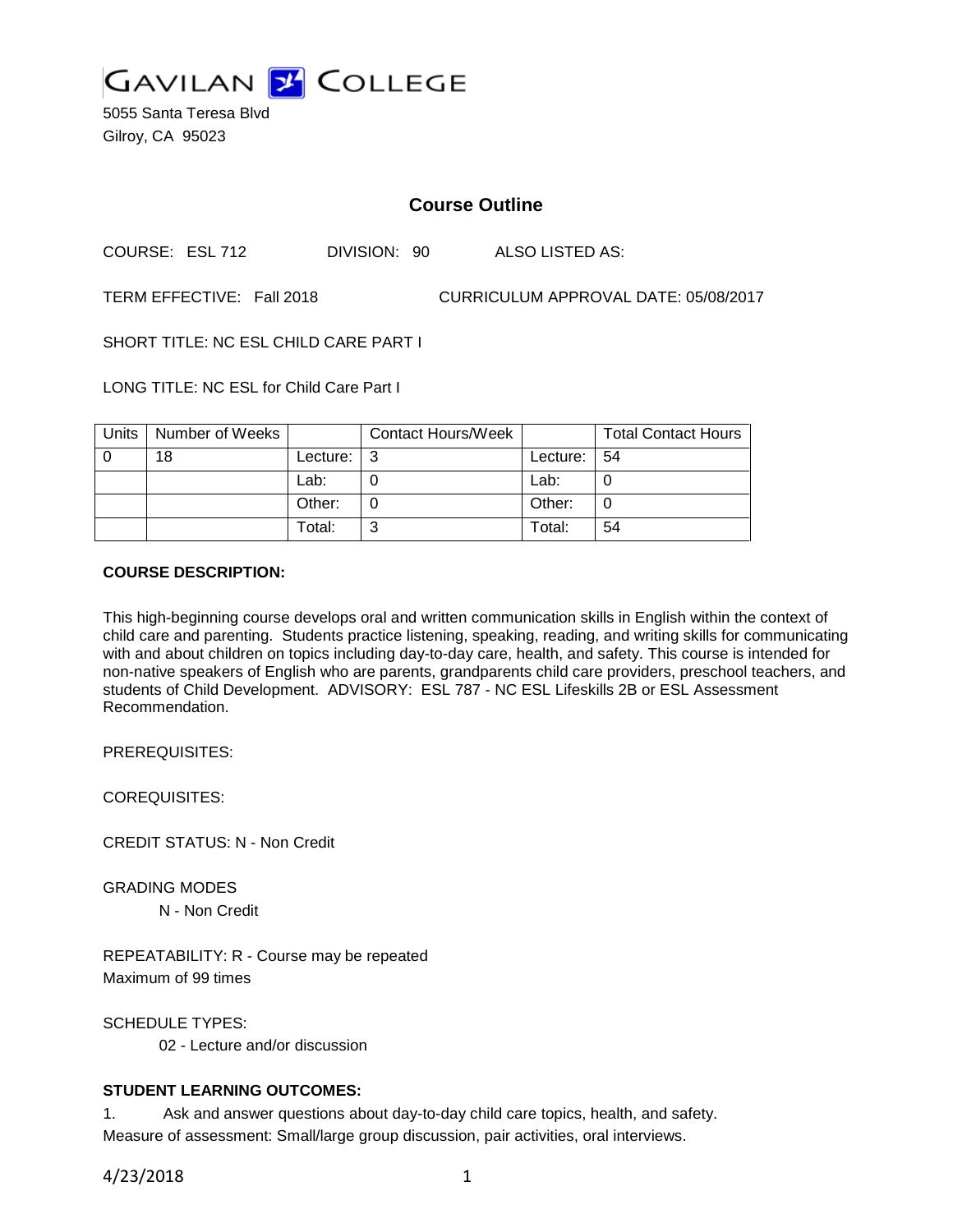Year assessed, or planned year of assessment: 2018

Semester: Spring

Institution Outcome Map: 1. Communication, 2. Cognition, 4. Social Interaction, 6. Personal Development and Responsibility, 7. Content Specific:

2. Skim and scan short readings for specific information within the context of the child care topics covered.

Measure of assessment: Textbook assignments, tests.

Year assessed, or planned year of assessment: 2018

Semester: Spring

Institution Outcome Map: 2. Cognition, 7. Content Specific:

3. Produce written sentences with increased control of the grammatical structures within the context of the child care topics covered.

Measure of assessment: Textbook assignments, written work, tests.

Year assessed, or planned year of assessment: 2018

Semester: Spring

Institution Outcome Map: 2. Cognition, 7. Content Specific

4. Demonstrate increased competence in using words and phrases appropriate to child care, health, and safety.

Measure of assessment: Small/large group discussion, pair activities, oral interviews, textbook assignments, written work, tests.

Year assessed, or planned year of assessment: 2018

Semester: Spring

Institution Outcome Map: 1. Communication, 2. Cognition, 4. Social Interaction, 6. Personal Development and Responsibility, 7. Content Specific

### **CONTENT, STUDENT PERFORMANCE OBJECTIVES, OUT-OF-CLASS ASSIGNMENTS**

Curriculum Approval Date: 05/08/2017

Class content will utilize Chapters 1 through 5 of the text, "English for Child Care: Language Skills for Parents and Providers".

10 Hours

CONTENT: Students will get an overview of the course and introduce themselves. They will be introduced to common child care items. They will review the simple present tense for making sentences and questions. Descriptive adjectives will be introduced. Rules for spelling regular and irregular plural nouns will also be introduced.

**OUT OF CLASS ASSIGNMENTS:** Students will complete textbook assignments.

STUDENT PERFORMANCE OBJECTIVES: Students will be able to identify, categorize, and ask questions about common childcare items. They will be able to use basic adjectives and the simple present tense to describe children.

10 Hours

CONTENT: Students will be introduced to more child care items in singular and plural forms. They will be introduced to prepositions to describe the location of objects. "Whose" and possessive adjectives will be introduced. Verbs that are followed by an infinitive will also be introduced. They will continue to practice using the simple present tense.

OUT OF CLASS ASSIGNMENTS: Students will complete textbook assignments.

STUDENT PERFORMANCE OBJECTIVES: Students will be able to read and understand daily reports. They will be able to write a note to a child care provider or parent or leave a voicemail. They will be able to describe the location of an object and communicate likes and dislikes. They will be able to describe a child's everyday activities.

10 Hours

CONTENT: Students will be introduced to vocabulary related to safety and accident prevention. They will be introduced to "there is/are" with singular and plural nouns. They will learn how to use commands to give directions. They will practice writing about hazards and giving prevention tips.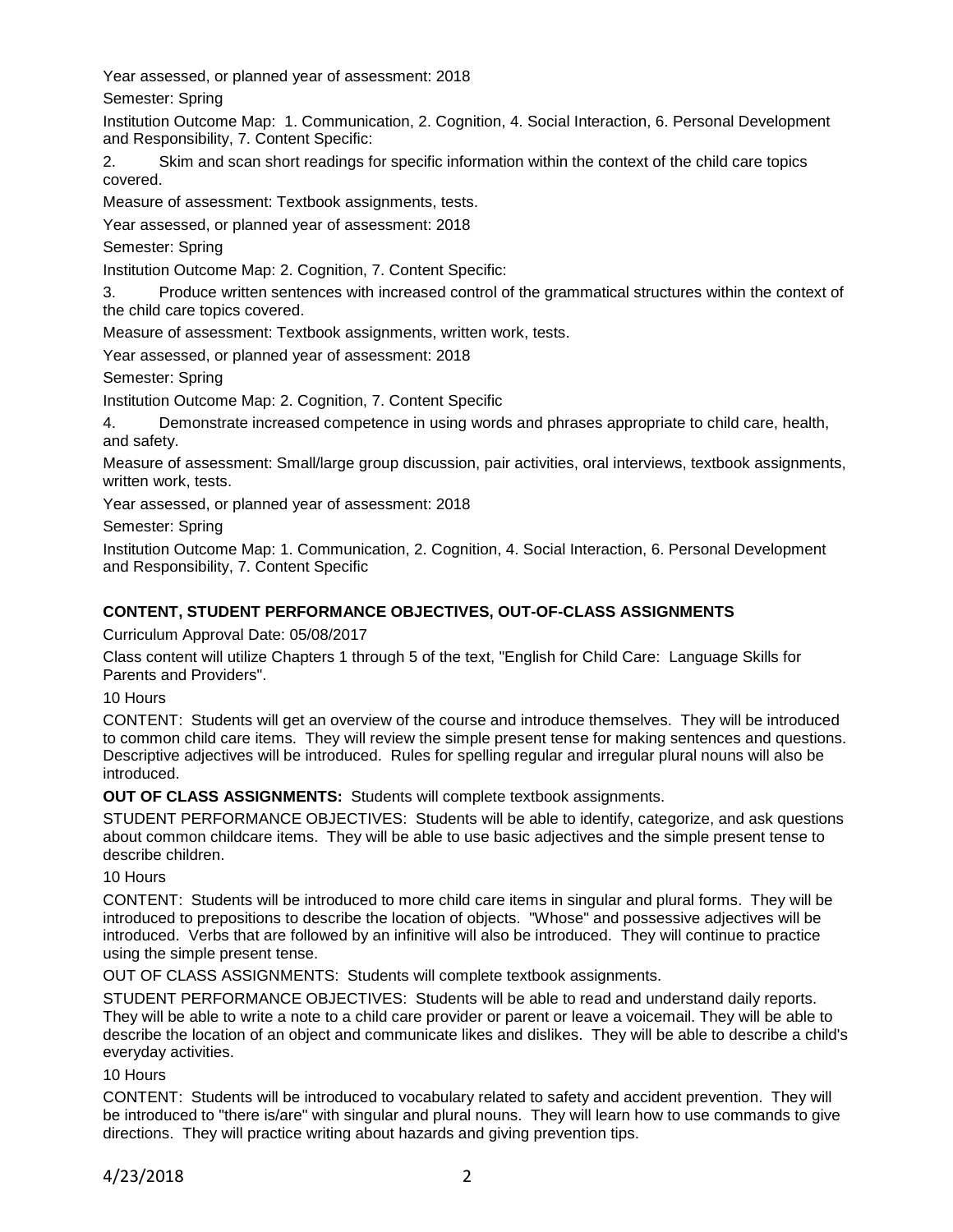OUT OF CLASS ASSIGNMENTS: Students will complete textbook assignments.

STUDENT PERFORMANCE OBJECTIVES: Students will be able to identify hazards in the kitchen and create safety rules for the street. They will be able to use commands to prevent accidents.

10 Hours

CONTENT: Students will be introduced to vocabulary related to a real-life accident, parts of the body, and playground activities. They will be introduced to the past tense verbs and how to use them in sentences, questions, and short answers. The past continuous will also be introduced. The students will learn phrases for expressing sympathy for an injury.

OUT OF CLASS ASSIGNMENTS: Students will complete textbook assignments.

STUDENT PERFORMANCE OBJECTIVES: Students will be able to identify parts of the body. They will be able to describe an incident orally and in writing and analyze an incident report.

10 Hours

CONTENT: Students will be introduced to vocabulary related to illnesses and injuries. They will use the present continuous tense to talk about ailments. They will learn to give advice with "should" and "shouldn't".

OUT OF CLASS ASSIGNMENTS: Students will complete textbook assignments.

STUDENT PERFORMANCE OBJECTIVES: Students will be able to identify and categorize illnesses, injuries, and symptoms. They will be able to report an ailment, treat a minor injury, and give advice for treatment.

2 Hours

CONTENT: Review vocabulary and grammatical structures covered to prepare for the Final Exam.

OUT OF CLASS ASSIGNMENTS: Students will complete review assignments.

STUDENT PERFORMANCE OBJECTIVES: Students will prepare for the Final Exam.

2 Hours

Final Exam

# **OUT OF CLASS ASSIGNMENTS:**

Required Outside Hours:

Assignment Description: Homework Assignments: Complete the assigned grammar, vocabulary, dictation, or writing exercises from the textbook.

Required Outside Hours:

Assignment Description: Writing Assignments: Write notes and complete forms related to child care, such as daily reports for parents or accident reports.

# **METHODS OF INSTRUCTION:**

Audio/Visual, Collaborative Learning, Demonstrations, Drills, Guided Discussions, Guided Practice, In-Class Activities and Exercises, In-Class Writing, Presentations, Small Group Discussion.

# **METHODS OF EVALUATION:**

Objective examinations Percent of total grade: 60.00 % Tests and Final Exam. Problem-solving assignments Percent of total grade: 10.00 % Writing assignments Percent of total grade: 10.00 % Homework and class assignments. Skill demonstrations Percent of total grade: 10.00 % Other methods of evaluation Percent of total grade: 10.00 %

4/23/2018 3